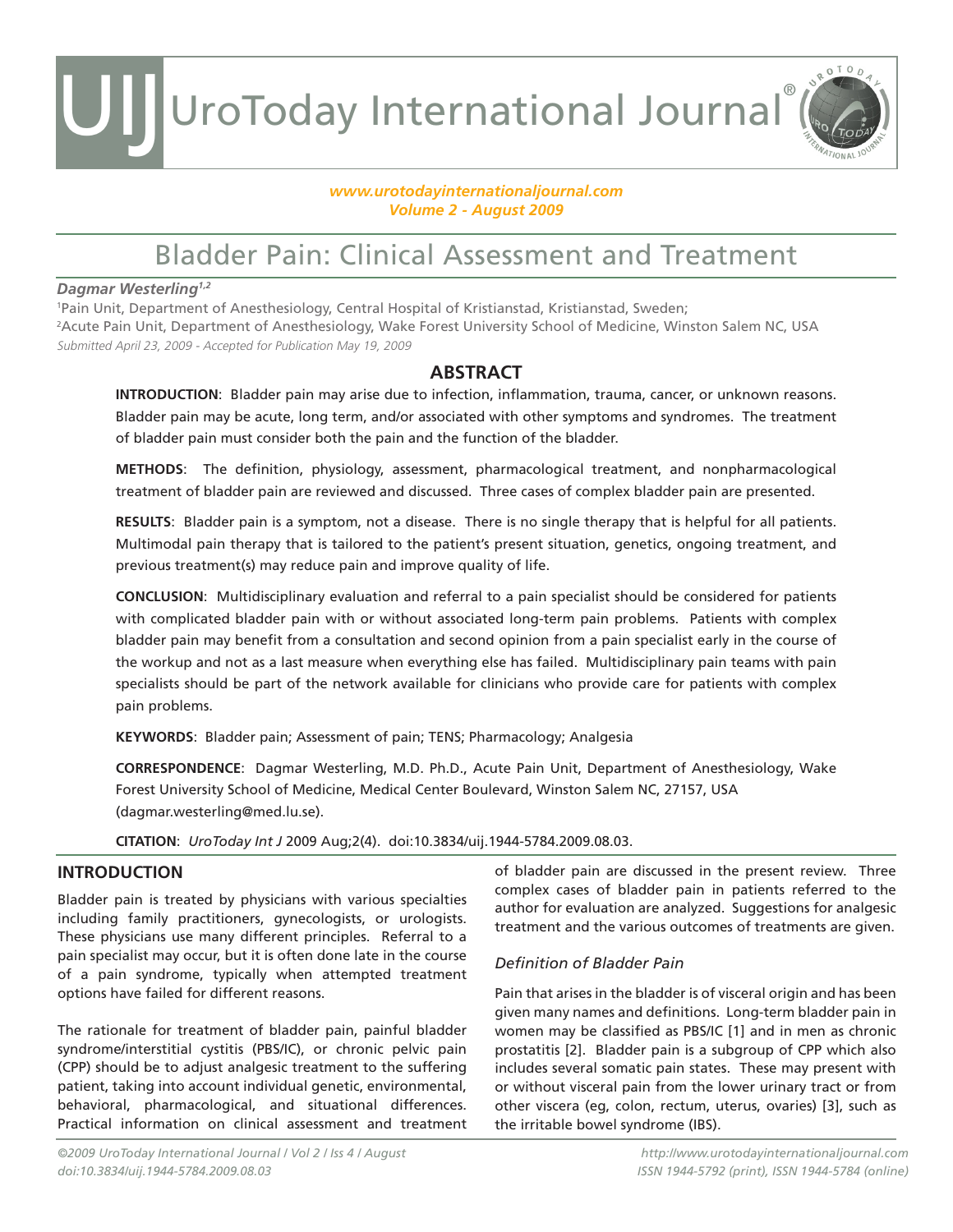*review*

Bladder Pain: Clinical Assessment and Treatment

Visceral pain is diffuse, difficult to localize, often referred to somatic structures, and sometimes associated with autonomic changes such as increase of heart rate, blood pressure, sweating, and change of color of the skin from very pale to crimson/red [4-7]. The intensity of visceral pain may change in quality and intensity very rapidly [8] from constant, dull and aching to sharp stabbing pain preventing muscular or any other activity. These changes may be irrespective of the causative pathophysiological findings [7]. In comparison with somatic, nociceptive pain, the intensity of visceral pain does not reflect the risk or extent of potential or actual organ damage [8]. Visceral pain is one of the main reasons that patients seek medical care [4,6,8]. UIJ

Bladder pain is often reported as intermittent pain from the lower abdomen; it can also be felt from the lower back and urethra [9,10]. According to the National Institute of Diabetes, Digestive and Kidney Diseases, the definition of IC requires not only suprapubic pain, frequency, and urgency, but also morphological changes in the bladder [11]. The definition of PBS was later amended as: "Pain related to bladder filling accompanied by other symptoms such as increased daytime and night-time frequency in the absence of proven urinary infection or other obvious pathology" [12]. New nomenclature and a new definition have been proposed: *bladder pain syndrome/ interstitial cystitis* (BPS/IC) consists of bladder pain and at least one other urinary symptom, with further classification according to morphological findings in biopsies and findings at cystoscopy [13].

All bladder pain is not PBS/IC and bladder pain is often not the only type of pain in patients suffering from PBS/IC. Several long-term pain syndromes have been associated with BPS/IC [14] such as fibromyalgia syndrome (FMS), migraine, and IBS, where deficient central modulation of pain has been suggested [15] and recently reported [16,17].

### *Incidence of Bladder Pain*

Long-term pain from any part of the body with an intensity greater than 5 on a 10-point numerical rating scale (NRS) occurred in 18% of an adult European population [18]. Longterm pain in older individuals has a much higher incidence, ranging between 45% and 80% [19]. Bladder pain for any reason in both men and women of all ages may be underreported. This may be due to its location and reluctance of patients to seek treatment or to hesitancy of healthcare staff to put medical attention on this area of the body [20]. The prevalence of acute and long-term bladder pain is unknown or variable, respectively. The prevalence of CPP in British women has been reported to be 3.8% [20], which is similar to reported incidence of other long-term pain conditions like low back pain

and migraine. In a recent review [21], the prevalence of IC was given as 1 in 1000 women, increasing to more than 5 out of 1000 adult women (depending on diagnostic criteria, time frame, and geographic area). However, other reports [22,23] have suggested that the incidence of IC in adult women is much higher, at 20%-30%. Male IC, previously thought to be very rare, may be more common than was suggested [2].

### *Physiology of Bladder Pain*

Pain from the bladder is normally not present unless the bladder wall is stretched beyond normal intravesical pressures [24], which generally are less than 25 cm  $H_2O$  during filling. However, painful stimuli caused by trauma, infection, distension, inflammation, obstruction, irradiation, carcinoma of the bladder, and by other yet unknown reasons activate pain receptors (ie, nociceptors) which consist of free nerve endings [8]. As nociceptors are activated, their threshold for activation decreases, leading to peripheral sensitization [25]. The bladder nociceptors are activated by chemical stimuli as well as by high and low intensity mechanical distension [5,8]. There are also mechanically insensitive receptors (*silent nociceptors*), which are only activated during noxious conditions [5,8]. Apart from signaling of pain through the bladder free nerve endings, the urothelial cells that outline the urinary bladder have transduction properties and may release adenosine triphosphate (ATP) and express transient receptor potential vanilloid type 1 (TRPV<sub>1</sub>) [8]. The expression of TRPV<sub>1</sub> and release of ATP are both important for normal micturition, but may also induce peripheral sensitization of bladder nociceptors. Peripheral sensitization may lead to long-term bladder pain, because extracellular ATP reduces the threshold for stimulation of TRPV<sub>1</sub> which normally responds to elevated temperatures and acid [8].

Primary afferent pain signals from the bladder are transmitted through the hypogastric, lumbar splanchnic, and pelvic nerves which reach the dorsal horn at the thoracolumbar and sacral levels [5]. Somatic afferent signals are also projecting to the spinothalamic tract at the same spinal level (L4 -S2) as the urinary bladder, which is the basis for the concept of referred pain [5,6]. The spinothalamic tract relays the nociceptive signal to the pain matrix of the central nervous system (primary and secondary somatosensory, insular, anterior cingulated, and prefrontal cortices; thalamus). The nociceptive input is then processed and modified according to the present situation, genetics, mood, and previous experiences [26]. Long-term pain does not have to involve any known, present peripheral pathology. Central sensitization and lack of central modulation of painful stimuli are the mechanisms by which pain is prolonged beyond the healing of the primary peripheral damage [26,27].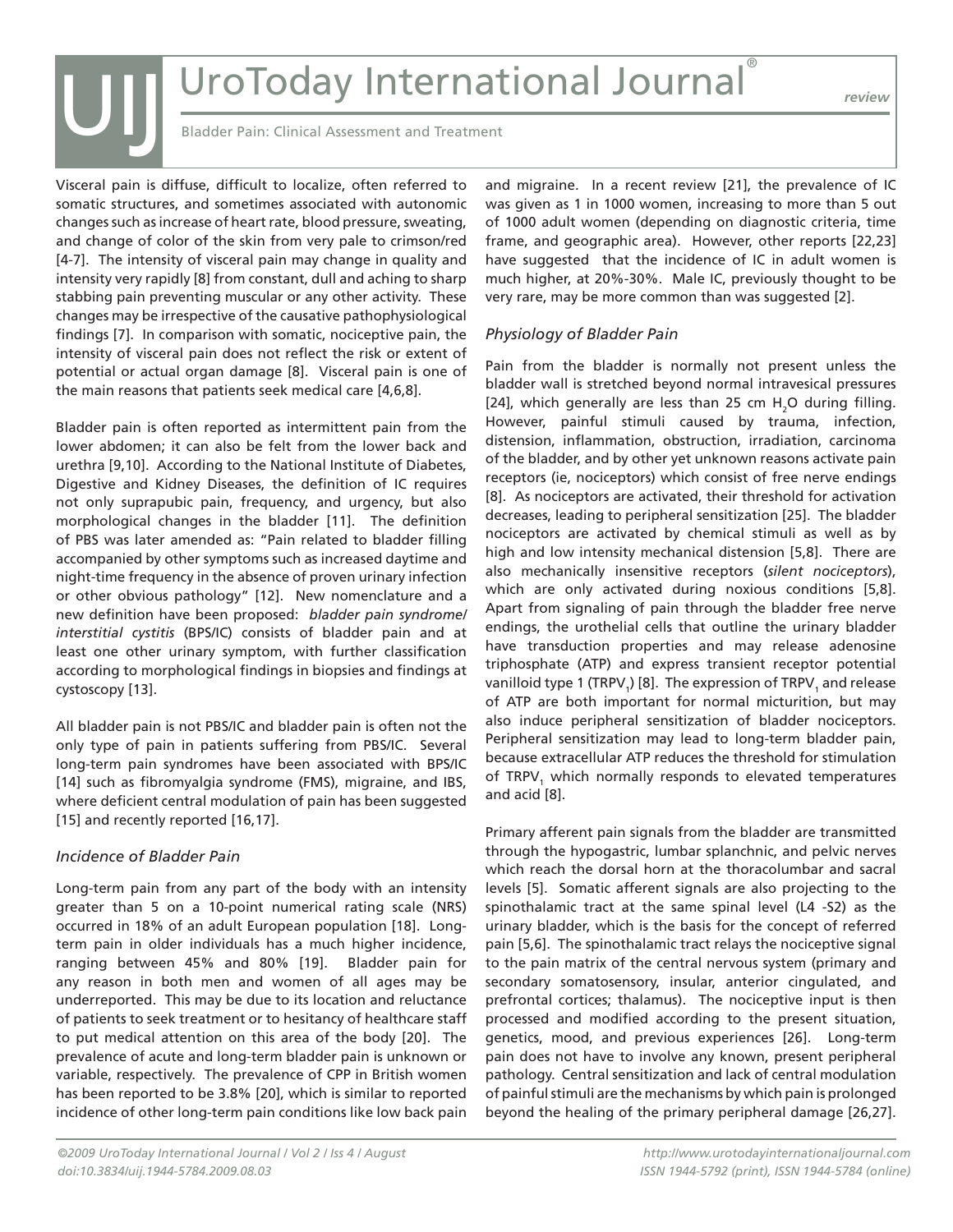# UIJ *Dagmar Westerling*<br>
Dagmar Westerling<br>
Dagmar Westerling<br>
Dagmar Westerling

*review*

Visceral hyperalgesia and hypersensitivity caused by central sensitization is of importance in functional gastrointestinal disorders [27,28] and may be a contributing factor in long-term bladder pain. Acute pain is a warning sign of upcoming danger, whereas long-term persistent pain has lost this meaning and therefore may be seen as a maladaptive consequence of central and peripheral plasticity [25].

### *Analysis of Bladder Pain*

Pain analysis should answer the questions: where, when and how much does it hurt?

*When does it hurt?* Does the pain change over time, with activity and treatment? Is the pain constant? Are there sudden increases in pain? A sudden increase in pain occurring when ongoing analgesic treatment is otherwise efficient is referred to as *breakthrough pain* that requires special consideration in cancer patients [29] and in patients with complex pain syndromes caused by nonmalignant disorders. What causes the constant pain and what causes the breakthrough pain? What measures improve the pain and what actions make it worse? These questions are asked during the patient interview and are complemented by a thorough body examination, laboratory tests, and other investigations.

*Where does it hurt?* A drawing of the body is helpful to mark which areas hurt. The drawing may be used at the first and subsequent follow-up visits. When bladder pain is analyzed the body drawing needs to be specific with anterior, posterior, and perineal views of the pelvic region [9,30].

*How much does it hurt?* The intensity of the pain should be assessed by appropriate methods. Testing sensitivity for touch, temperature, and pin-pricks can be done by simple, qualitative bedside methods [31] or by quantitative sensory testing (QST) [32]. Either method for assessment of sensitivity and pain threshold should be used in combination with a neurological examination and a thorough patient interview. These methods will help to diagnose neuropathic pain.

The interview and pain analysis may take some time. Some patients have a long story to tell and it may be tempting to interrupt. However, interrupting the patient may actually prolong the interview thus delaying the time to diagnosis and treatment.

### *Assessment of Bladder Pain*

Valid and reliable pain scales and questionnaires (eg, Short Form-36® [SF-36] health survey; Brief Pain Inventory© [BPI]) are used to assess pain and the impact of pain on quality *www.urotodayinternationaljournal.com*

of life. Some clinicians never use pain scales and claim that they can *see* if a patient has pain. It is difficult to *see* either improvement or deterioration and impossible to standardize treatment effects and outcome if pain scales are not used. Visual analog scales (VAS) or numeric rating scales (NRS) are often used for pain intensity, but may be more appropriate for acute than long-term pain. Older patients tend to have difficulty with the VAS concept. If the patient has cognitive difficulties there are also observational rating scales available (eg, Pain Assessment Scale for Seniors with Limited Ability to Communicate© [PACSLAC]; Face, Legs, Activity, Consolability, Cry Scale© [FLACC]; Mobilization-Observation-Behavior-Intensity-Dementia-Pain Scale [MOBID]; Doloplus-2©). These scales have been validated in various age groups [see 33,34, for examples]. Specific questionnaires for assessment of BPS/ IC include the O'Leary-Sant Interstitial Symptom and Problem Index [35] and the Pelvic Pain and Urgency/Frequency Patient Symptom Scale© [36].

### *Comorbidity in Bladder Pain*

Bladder pain is a symptom, not a disease. Bladder function, including the presence or absence of bladder pain, needs to be assessed in every medical workup of patients with pain and/ or analgesic treatment. Frequency of micturition, urgency, urinary incontinence, and other problems with voiding should be addressed in addition to problems with sexual function.

Pain from the bladder can be caused by a simple lower urinary tract infection in an otherwise healthy individual. Alternatively, the bladder pain can be a very pressing symptom with or without obvious causes in a patient with multiple health problems, organ dysfunction, or poor compliance. These patients may have several medications that predispose for drug interactions and side effects.

Psychiatric disease (eg, depression and panic disorder) have been reported to be associated with PBS/IC [12]. Other psychosocial problems may further complicate the evaluation and care of a patient with bladder pain.

### **TREATMENT OF BLADDER PAIN**

### *Pharmacological Treatment: Systemic*

According to the analgesic ladder [37], acute nociceptive pain is treated with acetaminophen, nonsteroidal anti-inflammatory drugs (NSAIDs), and weak or strong opioids if the intensity of pain is high.

There are several contraindications for treatment with NSAIDs. These include cardiovascular disease, allergy, gastrointestinal morbidity, coagulopathies, concomitant treatment with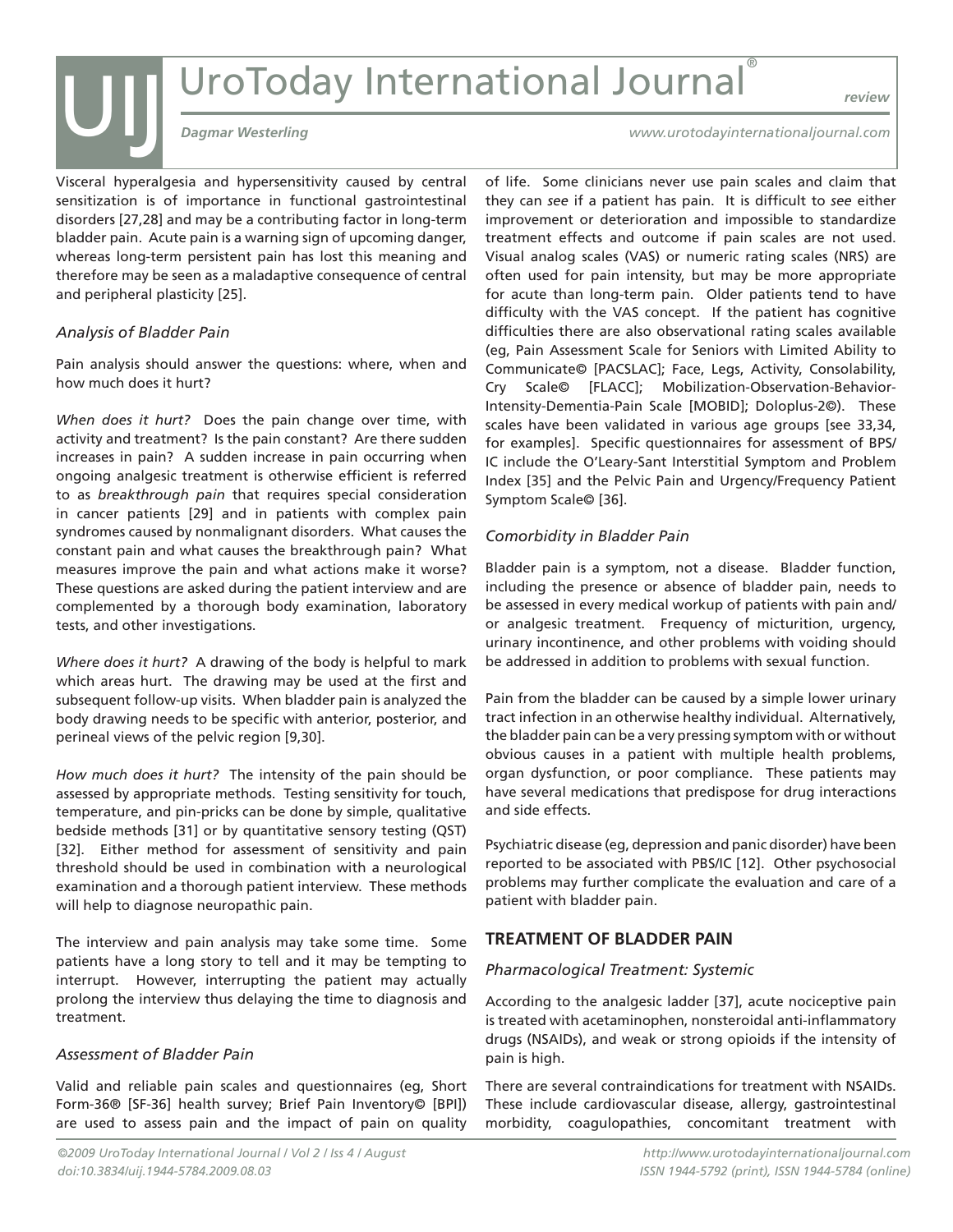*review*

Bladder Pain: Clinical Assessment and Treatment

anticoagulants, old age, and renal dysfunction. Long-term treatment with NSAIDs or cyclooxygenase II inhibitor (COX II) selective drugs may cause serious side effects that can offset the positive effects of the treatment. Long-term analgesic treatment with acetaminophen has weak scientific support and should be reevaluated at every visit and with every new prescription.

UIJ

Weak or strong opioids are excellent for acute, nociceptive pain but have abundant side effects, the most troublesome of which are tolerance and the risk of dependence and addiction [38]. Opioids should be tapered and stopped as acute pain subsides. Opioids should not be considered for long-term nonmalignant pain until other treatment has been tried and found insufficient. All pain cannot be managed with opioids -- not even cancer pain. Visceral pain from the bladder may be sensitive to opioids, but so is the micturition reflex [39]. Treatment with opioids may lead to urinary retention and difficulty initiating micturition.

Tolerance to opioids may be treated with an increase in dosage, but this may also produce changes in pain sensitivity with the risk of opioid-induced hyperalgesia [40]. Long-term treatment with opioids in nonmalignant pain requires close monitoring and may not be successful in spite of monitoring [41]. Injections of opioids should never be given for long-term nonmalignant pain because the risk of addiction and infection increases with this route of administration.

Many patients (up to 50 % or more) given opioids for longterm pain stop the treatment due to insufficient analgesia and/or side effects, mainly constipation, sedation, and nausea [42, 43]. Other patients appear to do well for long periods of time on low, constant opioid doses [38]. Follow-up of opioid treatment including compliance, analgesic effect, and side effects is therefore necessary.

Neuropathic pain and/or conditions with poor central modulation are different from strict nociceptive pain and require other pharmacological treatment principles [44]. Amitriptyline, a tricyclic antidepressant, is the first-line treatment of neuropathic pain. It is given in low dose 2-3 hours before bed. Newer antidepressants like venlafaxine and duloxetine may be better tolerated in higher dosage compared to amitriptyline, due to its anticholinergic side effects. The side effects may be intolerable in older patients [45] in whom the risk of causing urinary retention should be considered. Common anticholinergic effects are dry mouth, sweating, cardiac arrhythmias, confusion, and urinary retention. Weight gain is a common side effect of most antidepressants and also of the antiepileptics gabapentin and pregabalin, which are the

main alternatives to antidepressants in neuropathic pain [44]. Amitriptyline, gabapentin, and lately pregabalin and duloxetine are oral drugs that may be indicated and used in FMS [46,47] and in IBS [48]. These drugs have the ability to reduce central hyperexcitability and thus pain, an indication that may also be of interest in the treatment of long-term bladder pain.

Dosage of drugs should be kept as low as possible and titration should be slow in long-term pain. It is preferable to wait some time for any positive effect of pharmacological treatment than to have a patient stop drug treatment because of severe side effects caused by rapid titration.

Systemic anti-inflammatory/immunosuppressive/modulatory treatment has been tried or suggested for treatment of bladder pain [49], apart from NSAIDs and COX II selective drugs. The intention is to modify an inflammatory contribution to pain in PBS/IC. The use of corticosteroids, cyclosporine, methotrexate, tumor necrosis factor receptor inhibitors (etanercept and infliximab), interleukin 10, and bacillus Calmette Guerin (BCG) which is instilled in the bladder (see below) has been described [49]. Large randomized studies are not available and side effects of most of the treatments may limit usefulness in large patient populations.

Allergies are related to PBS/IC and therefore antiallergic treatments have been suggested. Hydroxizine or several other drugs [49] may be useful in some patients but have sedative and anticholinergic side effects. These side effects limit dosage, especially in elderly patients who may become drowsy and confused.

### *Pharmacological Treatment: Local*

The rationale for local treatment of bladder pain is to keep high drug concentrations in the painful bladder in order to avoid systemic side effects. The cells in the urothelium act as a barrier, but they are also active in sensory signaling and transduction of nociceptive stimuli [8]. Therefore, it is attractive to apply drugs locally close to the target of the therapy. The major drawback of intravesical drug application is that it requires repeated catheterizations of the bladder, which necessitate medical assistance and may also lead to infections. If pain relief only lasts for short periods of time, local administration of drugs into the bladder is a less attractive therapy for long-term pain.

Intravesical administration has been described for several different drugs in PBS/IC and for bladder pain. Some intravesical therapies are directed toward inhibition of mastcells (heparin in combination with lidocaine 1% and 2%, respectively [49]). Inhibition of TRPV1 with capsaicin or resiniferatoxin hopefully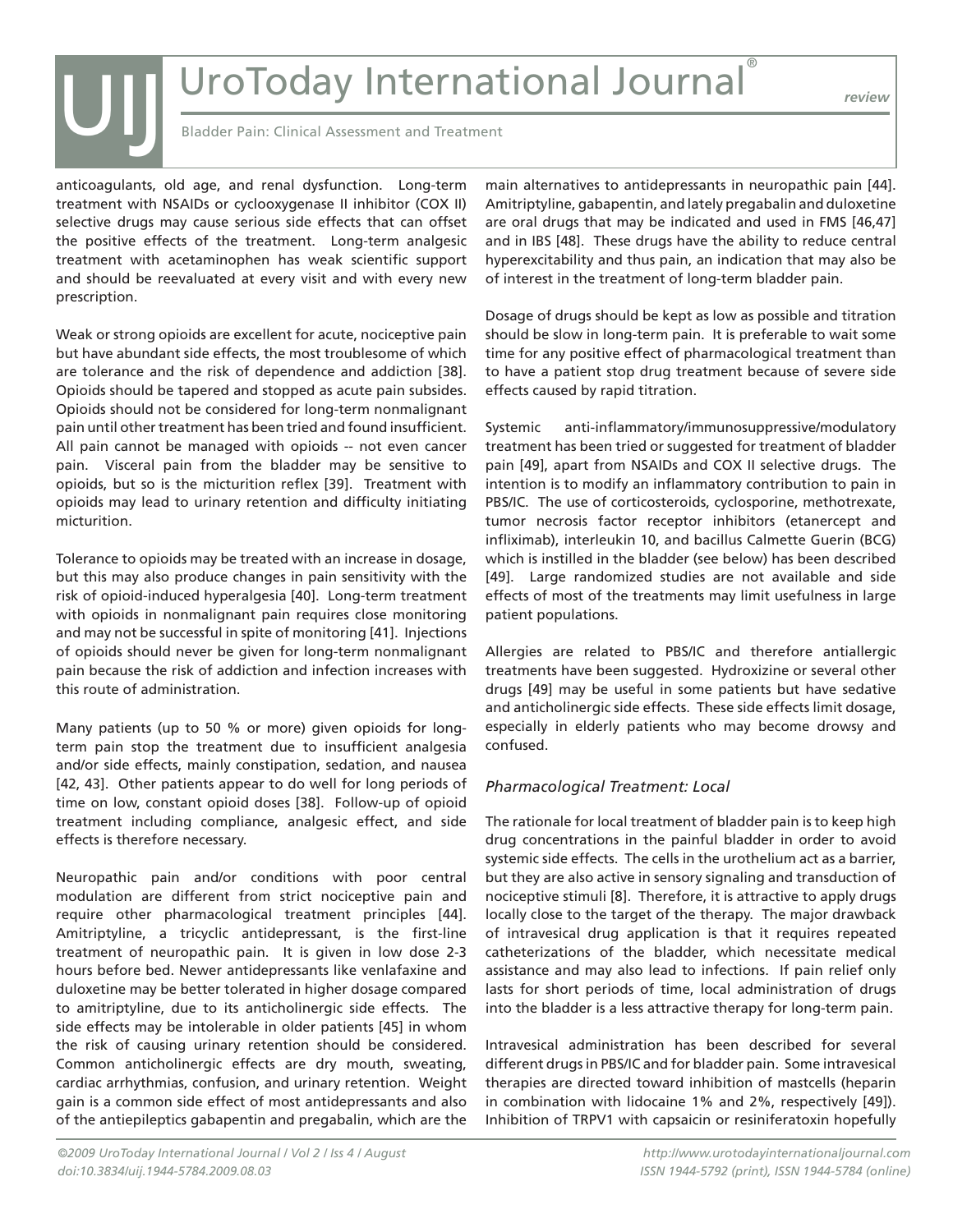# UIJ *Dagmar Westerling*<br>
Dagmar Westerling<br>
Dagmar Westerling<br>
Dagmar Westerling

*review*

results in desensitization of nociceptive c-fibers [50]. Other intravesical therapies are given in order to substitute for a deficient glycosaminoglycan layer in the bladder (pentosan polysulfate [49]) or for idiopathic (dimethyl sulfoxide [51]) or immunomodulatory reasons (BCG [21]). Inhibition of peripheral opioid receptors (intravesical morphine for postoperative pain in children [52]) has also been attempted, although a subsequent randomized, controlled study was negative [53]. Injections of botulinum toxin have been given in the trigone and into the external sphincter and bladder base mainly to treat incontinence, but this treatment has also been shown to improve urinary frequency and bladder pain in a limited number of patients [54].

Local intravesical treatment with any of the above-mentioned therapies may be successful in selected patients with PBS/IC. However, evidence for the treatment varies, ranging from at least one randomized trial to nonexperimental studies like case reports and comparative studies [21]. According to the European association of Urology (EAU) guidelines, treatment with BCG is not recommended [55].

### *Nonpharmacological Treatment*

Concomitant with all other treatment, the patient with bladder pain should have access to information about pain, treatment options, and possible outcomes. Strategies for everyday life, diet, and exercise are important. Multidisciplinary pain rehabilitation should be attempted early in the course of bladder pain, especially when other long-term pain syndromes are associated with it. Psychological treatment (eg, cognitive behavioral therapy, relaxation, counseling) is used for FMS [56] and IBS [57] and may be helpful in managing long-term bladder pain with or without pain at other locations.

Physiotherapy, relaxation techniques, and transcutaneous electric nerve stimulation (TENS) should be encouraged. TENS has been shown to reduce lower abdominal acute pain following surgery [58,59]. TENS reduced bladder pain in a limited number of patients with long-term voiding dysfunction [60] and has been used in patients with IC [61]. TENS is inexpensive, noninvasive, devoid of serious side effects, and can be applied by the patients in their home.

### *Invasive Treatment*

Debilitating, severe bladder pain may be treated by invasive analgesic treatment, especially if the alternative is surgery with removal of the bladder. Spinal catheters may be subcutaneously tunneled to a port and used for continuous infusion of local anaesthetics in combination with opioids such

*www.urotodayinternationaljournal.com*

as morphine [62] and/or clonidine (an  $\alpha$ <sub>2</sub>-adrenoceptor agonist with analgesic properties). Bladder pain caused by cancer or nonmalignant disease may be treated by spinal administration for many months or even years [63]. Side effects include a low risk of infection [64]. Spinal opioids may also have a longterm impact on hormonal status causing erectile dysfunction, hypothyroidism, and immunosuppression [38]. Tolerance of local anesthetics may necessitate dose adjustment over time.

Neurostimulation may be effective for some patients. Spinal cord stimulation is a cost-effective alternative to poor outcomes with expensive pharmacotherapy. It may be useful for neuropathic pain, pain associated with arterial insufficiency, or severe angina pectoris [65]. Positive outcome of percutaneous stimulation of the sacral nerves has been reported in patients with IC [66].

The following case reports illustrate management of three complex patients with bladder pain.

### **CASE REPORT 1**

Case 1 is a married, 45-year-old woman with constant severe pain in the lower abdomen that extends into the vagina and urethra. She has severe bouts of breakthrough pain 5-10 times per day, described as coming from the urethra. The pain started following an operation for obesity more than 5 years ago when the patient pulled a bladder catheter with the cuff still inflated and experienced an acute tear in the urethra. There is nothing pathological to be seen either by external inspection of the vulva, external orifice of the urethra, or during several cystoscopies. Gynecological examination is painful because she has allodynia in the vulva. Sexual intercourse is impossible.

The patient has had several antibiotic treatments due to suspected bacterial cystitis but bacterial cultures have been negative. Due to severe pain during micturition she was given a permanent suprapubic bladder catheter. Initially, this gave her some relief but now it causes both spontaneous pain and pain by movement of the catheter.

The patient is referred to the pain clinic by her urologist, who has advised her not to undergo more surgery. Several surgical treatments have been performed on her urethral sphincter with short-lasting effects (2-3 days of improvement) followed by increased pain.

The woman has been treated for depression for more than 15 years and is seeing her psychiatric team every 2 weeks. She has taken her present antidepressive medication (duloxetine and mirtazapine) for more than 3 years. Social problems are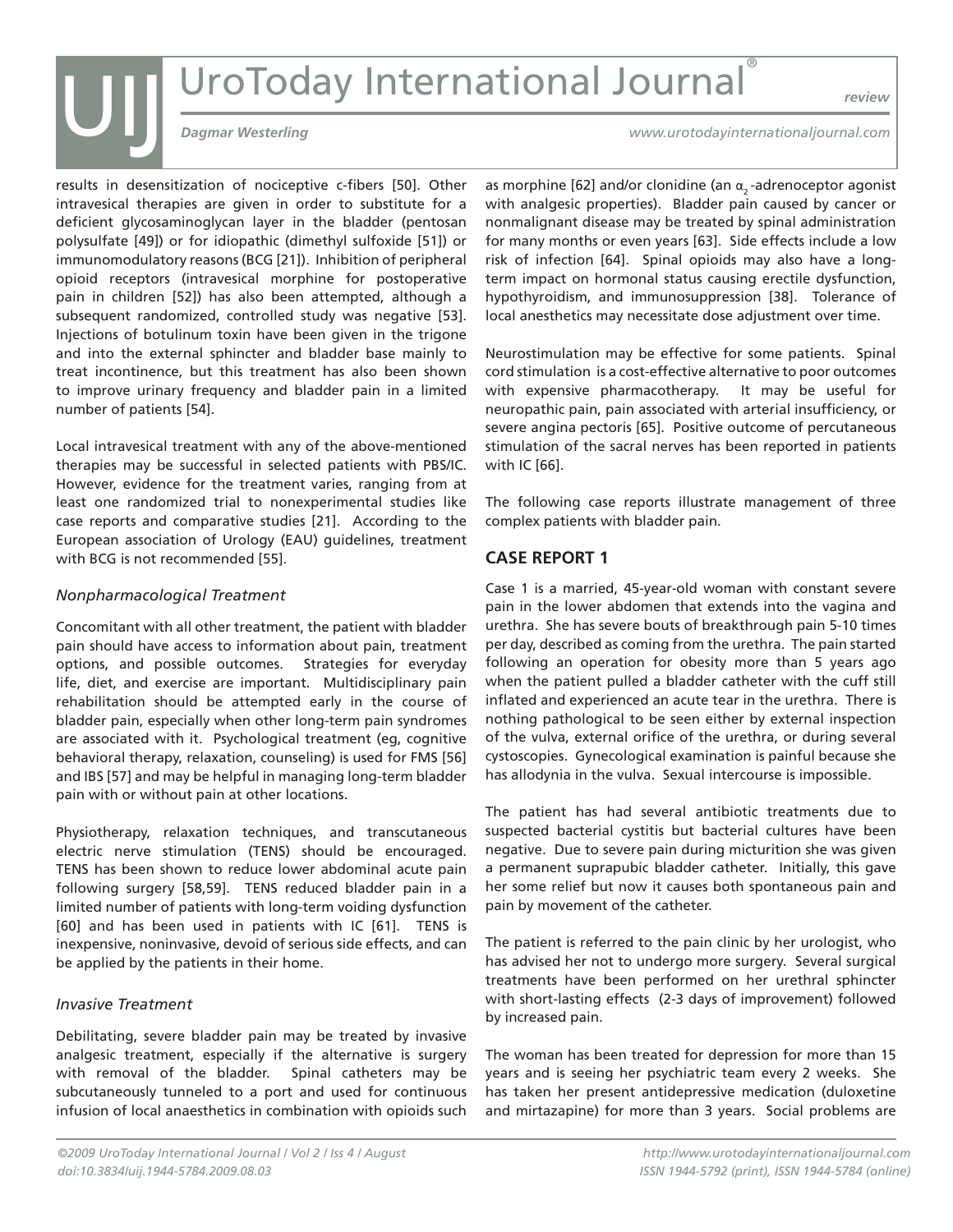*review*

Bladder Pain: Clinical Assessment and Treatment

abundant and she is not working. She does not exercise and her eating habits are poor; she is still obese. She has been treated by her family doctor with acetaminophen 4-5 g/day and immediate release oxycodone (5 mg) up to 4 times daily. She is desperate to be cured.

UIJ

*Pain analysis*. The patient has severe visceral pain of an intensity ranging between 6 and 10 on a 10-point numeric rating scale (NRS). She may have sensitization and possibly neuropathic pain caused by repeated suprapubic catheterization and surgery. The patient suffers from allodynia, psychosocial problems, depression, and panic disorder with anxiety. Antidepressive treatment may cause urinary retention. The patient may be at risk of developing opioid dependence. She has chronic constipation, possibly related to the use of opioids.

*Suggested treatment*. Immediate-release oxycodone as needed is replaced by a controlled-release preparation of oxycodone twice daily. The dose is not increased, but rather kept low. Hopefully, it can be tapered if other treatment improves the situation. Subsequently, oral pregabalin is introduced which may improve allodynia, neuropathic pain, and psychiatric status. Anti-inflammatory treatment with NSAIDs may be suggested, but should be omitted if not helpful. Acetaminophen is stopped because it has not improved the condition during long-term therapy with more than full dose. Lidocaine gel (5%) is tried locally to relieve allodynia. Adequate laxatives are prescribed in combination with exercise and improved diet.

Counseling, supportive therapy, physiotherapy with TENS, and relaxation techniques are used concomitantly with pharmacologic therapy, which is slowly introduced and monitored closely for effectiveness and side effects.

*Outcome*. Pain control is improved. On good days the patient rates her background pain as 4 out of 10 (NRS). The severe breakthrough pain continues but attacks occur less frequently, especially as constipation is relieved. Increase of pregabalin above 200 mg x 2 does not improve pain control but causes drowsiness.

The psychosocial issues have a strong impact on the situation. Long-term supportive therapy is helpful. TENS (high frequency, *burst* stimulation using 4 electrodes placed over the symphysis) is also helpful, but compliance is fairly low. The patient would rather be "fixed" with surgery, although her urologist has told her that surgery will not improve the situation. Tapering of drugs may prove much more difficult than starting new medications and therefore requires considerable effort from both the patient and the treatment team.

### **CASE REPORT 2**

Case 2 is a 65-year-old male. He has had Parkinson's disease (PD) for 10 years that is treated with levodopa. The patient has walking difficulties, intention tremor, speech problems, and an expressionless face. A year before the present admission, the patient was treated with end-to-end gut anastomosis and irradiation due to a small tumor in the rectum. The patient has been given injections of morphine for severe pain. Recurrence of the rectal cancer is investigated and ruled out through coloscopic examination, computerized tomography (CT) scans, scintigraphy, and functional magnetic resonance imaging (fMRi). Cystoscopy is negative and there are no pathological findings in the scrotum or penis.

*Pain analysis*. The pain is diffuse and dull in the lower abdomen. Ultrasound showed that as the urinary bladder volume increases, the pain over the symphysis increases and radiates to the scrotum and penis. The pain has an intensity range of 7-9 on a 10-point NRS. The pain is visceral, arising in the bladder and/or gut, and has neuropathic components. Low pain thresholds have been associated with PD [67]. It is difficult to use observational rating scales with patients who have PD due to the lack of expression, rigidity of extremities, and poor mobility. The patient cannot void because of pain inhibition and/or morphine side effect. A bladder catheter is inserted, which partially relieves pain but causes irritation in the urethra. The morphine injections do very little to improve pain but increase nausea, constipation, dizziness, and nightmares.

*Suggested diagnosis and treatment*. This patient suffers from bladder pain that is referred to the genitals. The pain may have neuropathic qualities and may be caused by the patient's previous cancer treatment, leaving a sensitized bladder following irradiation and surgery in the area. In a recent report, 83% of PD patients reported pain [68]. The patient has several side effects of opioids and the injections of morphine are withdrawn and replaced with low-dose controlled-release buprenorphine as a patch. Amitriptylin may cause hypertension in combination with levodopa and therefore is not considered for treatment of neuropathic pain components in this patient. He is slowly titrated on gabapentin to a low dose of 400 mg x 3. TENS, physical activity, laxatives, and ondansetron for nausea are introduced. The patient receives thorough information on the status of his previous cancer diagnosis.

*Outcome*. Reduction of opioids does not increase pain but decreases nightmares and dizziness. As constipation is treated and gabapentin is initiated, pain relief is improved. The bladder catheter can be removed, although residual bladder volume needs to be monitored when gabapentin is used.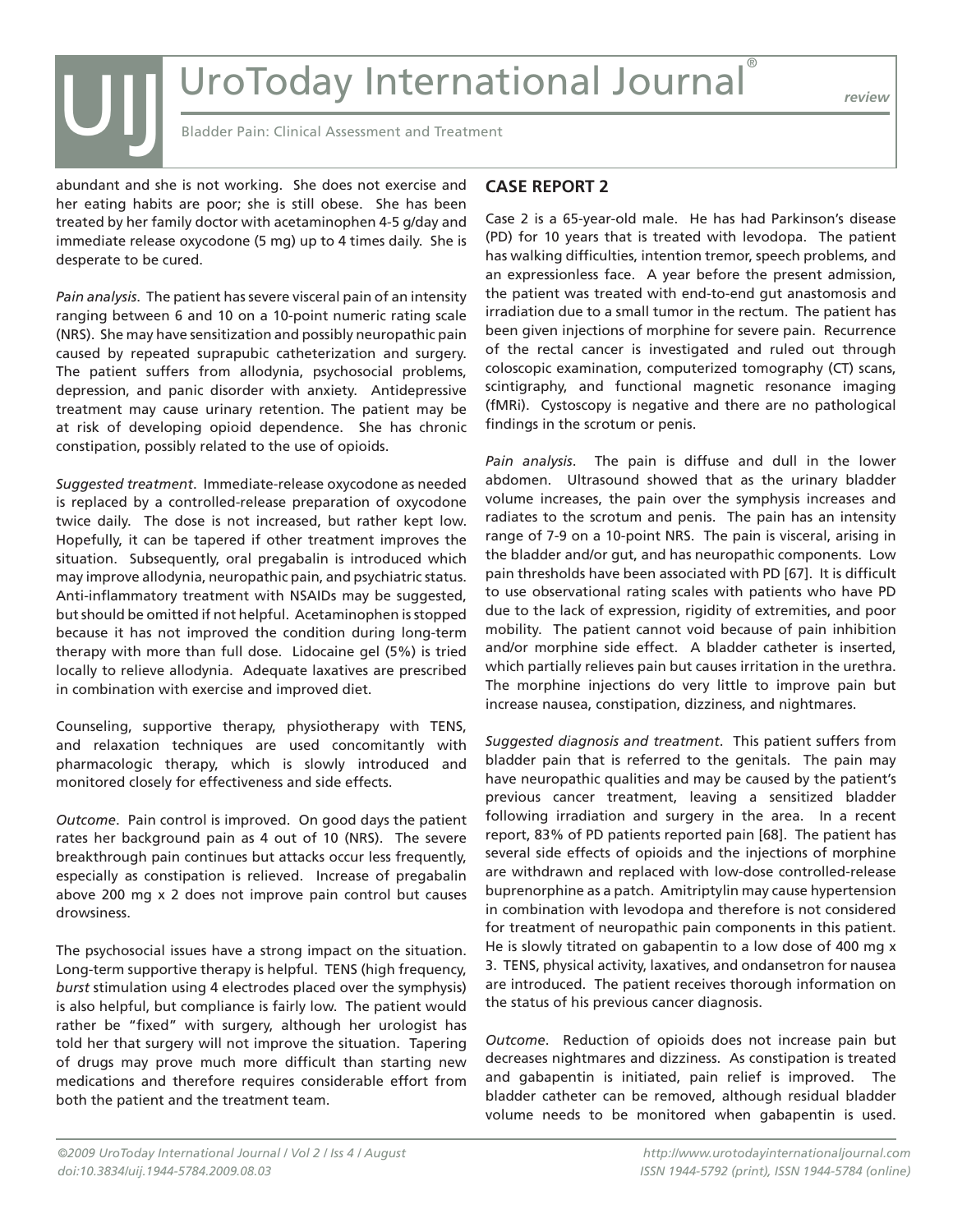UIJ *Dagmar Westerling*<br>
Dagmar Westerling<br>
Dagmar Westerling<br>
UIJ *Dagmar Westerling* 

*review*

*www.urotodayinternationaljournal.com*

TENS, reassurance, and increased physical activity are helpful. The patient still has pain but of lower intensity, rated 4-5 on a 10-point NRS.

### **CASE REPORT 3**

Case 3 is a 40-year-old woman who is married with 3 children. She has carcinoma of the cervix with metastatic spread to the urinary bladder. She describes severe pain in the lower abdomen located over the symphysis that is referred to the groin and to the back. Cystoscopy shows hemorrhagic cystitis, tumor invasion, and coagulated blood. The patient requires cystoscopy and bladder irrigation on several occasions to retrieve large, occluding blood clots.

*Pain analysis*. The intensity of the pain ranges from 4-10 on a 10-point NRS. The pain is constant, with severe breakthrough pain caused by bladder contractions and by passing of clotted blood. Distension of the bladder increases both pain and voiding frequency. There are no signs of neuropathic pain such as sensory deficits or radiating pain.

*Suggested treatment and outcome*. Acetaminophen and NSAIDs are combined with several subsequent strong opioids (morphine, fentanyl, and hydromorphone) given by different routes of administration (oral controlled release, transdermal patch supplemented by oral immediate release tablets, and later injections). Initially, the analgesic effect is acceptable. However, breakthrough pain becomes frequent, intense, and sudden, so patient-controlled analgesia using a portable pump is started. The route of administration is changed from subcutaneous to a tunneled spinal (intrathecal) indwelling catheter with a subcutaneous port. Spinal administration of a low, continuous infusion of local anesthetics with morphine is initiated. A bladder catheter is necessary because the spinal treatment affects bladder emptying. Walking ability is preserved and systemic opioids are tapered and stopped. This improves the patient's mood, fatigue, constipation, and nausea. Larger doses of local anesthetics can be administered through the spinal port, inducing spinal anesthesia for surgical interventions like bladder irrigation to treat large occluding blood clots. The treatment is continued successfully for 4 months until the death of the patient in her home.

### **PREVENTION OF LONG-TERM PAIN**

Long-term pain is common and difficult to treat. In order to prevent long-term pain, assessment and treatment of acute pain should be as efficient as possible. Untreated perioperative pain may contribute to long-term nonmalignant postsurgical pain [69]. Patients with deficient central modulation of pain [70], which has been reported in several long-term pain

syndromes such as FMS, IBS, temporomandibular disorder, and migraine [15,16,17], need special attention for effective treatment of postoperative pain. Unresolved, severe bladder pain in patients with long-term opioid therapy, drug addiction, or long-term pain from body parts other than the bladder should be evaluated by a pain specialist.

### **CONCLUSION**

Bladder pain is a visceral pain symptom that may occur in acute or long-term pain conditions. Acute bladder pain usually subsides once the underlying cause is treated. In long-term bladder pain there may be no peripheral pathology to treat, so the pain is not only the symptom but also a disease of its own. Peripheral and central sensitization increases sensitivity to pain. Combined with deficient central modulation, the pain threshold decreases. Long-term bladder pain such as that associated with BPS/IC causes low-threshold mechanoreceptors in the bladder to signal pain at low, normally innocuous bladder pressures. The pain is relieved by bladder emptying and patients may need to void very frequently. Thus the normal function of the urinary bladder as storage organ is disrupted.

In order to diagnose and treat patients with long-term bladder pain, a thorough interview and clinical examination are necessary. Both elderly patients and younger individuals may have several comorbidities and impressive lists of medications. The comorbidities and the medications must be addressed in order to obtain realistic and hopefully achievable treatment goals. Pharmacological and nonpharmacological treatment should be introduced following assessment and diagnosis. Follow-up and analysis of compliance, benefits, and side effects of treatment are mandatory.

Ineffective and/or potentially harmful therapy should be tapered and discontinued. If no peripheral pathology can be found, local treatment of bladder pain may have poor chances of success and therapeutic efforts should target central sensitization and modulation of pain.

Referral of patients to a pain specialist needs to be considered when therapeutic measures provide disappointing results or as soon as the patient has been diagnosed with one or more concomitant pain problems and syndromes. The right time to refer a patient to a pain specialist differs from case to case. However, patients with complex bladder pain may benefit from a consultation and second opinion from a pain specialist early in the course of the workup and not as a last measure when everything else has failed. Multidisciplinary pain teams with pain specialists should be part of the network available for clinicians who provide care for patients with complex pain problems.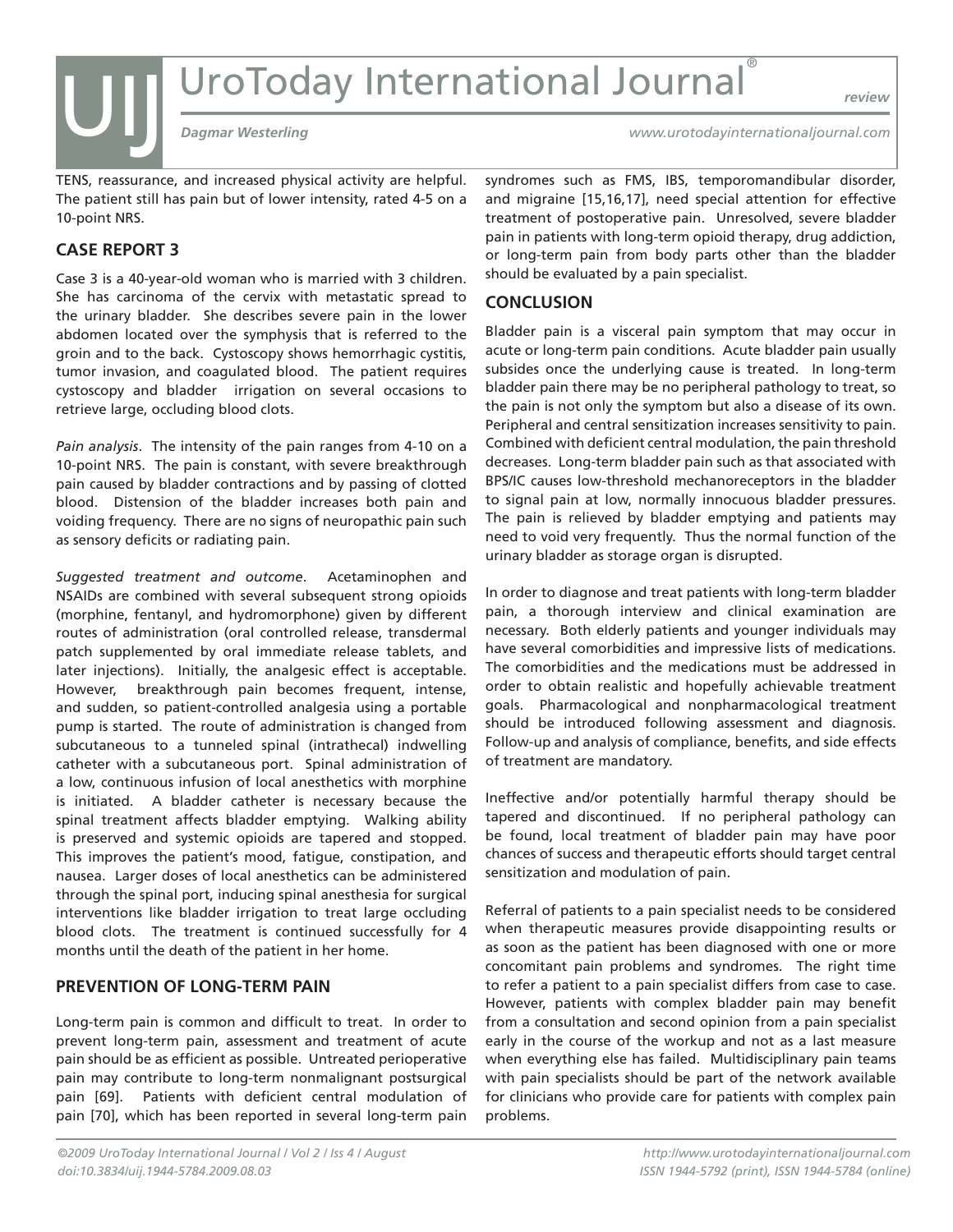Bladder Pain: Clinical Assessment and Treatment

### **REFERENCES**

UIJ

- [1] Hanno P, Nordling J, van Ophoven A. What is new in bladder pain syndrome/interstitial cystitis? *Curr Opin Urol.*  2008;18(4):353-358.
- [2] Forrest JB, Schmidt S. Interstitial cystitis, chronic nonbacterial prostatitis and chronic pelvic pain syndrome in men: a common and frequently identical clinical entity. *J Urol*. 2004;172(6 Pt 2):2561-2562.
- [3] Malykhina AP. Neural mechanisms of pelvic organ crosssensitization. *Neuroscience*. 2007;149(3):660-672.
- [4] Ness TJ, Gebhart GF. Visceral pain: a review of experimental studies. *Pain*. 1990;41(2):167-234.
- [5] McMahon SB, Dmitrieva N, Koltzenburg M. Visceral pain. *Br J Anaesth*. 1995;75(2):132-144.
- [6] Giamberardino MA. Recent and forgotten aspects of visceral pain. *Eur J Pain*. 1999;3(2):77-92.
- [7] Al-Chaer ED, Traub RJ. Biological basis of visceral pain: recent developments. *Pain*. 2002;96(3):221-225.
- [8] Cervero F, Laird JMA. Understanding the signaling and transmission of visceral nociceptive events. *J Neurobiol.*  2004;61(1):45-54.
- [9] Fitzgerald MP, Brensinger C, Brubaker L, Propert K, ICDB Study Group. What is the pain of interstitial cystitis like? *Int Urogynecol J Pelvic Floor Dysfunct*. 2006;17(1):69-72.
- [10] Fitzgerald MP, Koch D, Senka J. Visceral and cutaneous sensory testing in patients with painful bladder syndrome *Neurourol Urodyn* 2005;24(7):627-632.
- [11] Hanno PM, Landis JR, Matthews-Cook Y, Kusek J, Nyberg L Jr. The diagnosis of interstitial cystitis revisited: lessons learned from the National Institutes of Health Interstitial Cystitis Database study. *J Urol*. 1999;161(2):553-557.
- [12] Abrams P, Cardozo L, Fall M, et al. The standardisation of terminology of lower urinary tract function: report from the Standardisation Sub-committee of the International Continence Society. *Neurourol Urodyn*. 2002;21(2):167- 178.
- [13] van de Merwe JP, Nordling J, Bouchelouche P, et al. Diagnostic criteria, classification, and nomenclature for painful bladder syndrome/interstitial cystitis: an ESSIC proposal. *Eur Urol*. 2008;53(1):60-67.
- [14] Warren JW, Howard FM, Cross RK, et al. Antecedent nonbladder syndromes in case-control study of interstitial cystitis/painful bladder syndrome. *Urology*. 2009;73(1):52- 57.
- [15] Kosek E, Hansson P. Modulatory influence on somatosensory perception from vibration and heterotopic noxious conditioning stimulation (HNCS) in fibromyalgia patients and healthy subjects. *Pain*. 1997;70(1):41-51.
- [16] Sandrini G, Rossi P, Milanov I, Serrao M, Cecchini AP, Nappi G. Abnormal modulatory influence of diffuse inhibitory controls in migraine and chronic tension-type headache patients. *Cephalalgia*. 2006;26(7):782-789.
- [17] King CD, Wong F, Currie T, et al. Deficiency in endogenous modulation of prolonged heat pain in patients with irritable bowel syndrome and temporomandibular disorder. *Pain*. 2009;143(3):172-178.
- [18] Breivik H, Collett B, Ventafridda V, Cohen R, Gallacher D. Survey of chronic pain in Europe: prevalence, impact on daily life, and treatment. *Eur J Pain*. 2006;10(4):287-333.
- [19] Maxwell CJ, Dalby DM, Slater M, et al. The prevalence of current daily pain among older home care clients. *Pain*. 2008;138(1):208-216.
- [20] Dalpiaz O, Kerschbaumer A, Mitterberger M, Pinggera G, Bartsch G, Strasser H. Chronic pelvic pain in women: still a challenge. *BJU Int*. 2008;102(9):1061-1065.
- [21] Fall M, Oberpenning F, Peeker R. Treatment of bladder pain syndrome/interstitial cystitis 2008: Can we make evidence-based decisions? *Eur Urol*. 2008;54(1):65-75.
- [22] Burkman RT. Chronic pelvic pain of bladder origin: epidemiology, pathogenesis and quality of life. *J Reprod Med*. 2004;49(suppl 3):225-229.
- [23] Parsons CL, Tatsis V. Prevalence of interstitial cystitis in young women. *Urology*. 2004;64(5):866-870.
- [24] Ness TJ, Richter HE, Varner RE, Fillingim RB. A psychophysical study of discomfort produced by repeated filling of the urinary bladder. *Pain*. 1998;76(1-2):61-69.
- [25] Woolf CJ, Ma Q. Nociceptors-noxious stimulus detectors. *Neuron*. 2007;55(3):353-364.
- [26] Tracey I, Mantyh PW. The cerebral signature for pain perception and its modulation. *Neuron*. 2007;55(3):377- 391.
- [27] Moshiree B, Zhou Q, Price DD, Verne GN. Central sensitisation in visceral pain disorders. *Gut*. 2006;55(7):905- 908.
- [28] Knowles CH, Aziz Q. Basic and clinical aspects of gastrointestinal pain. *Pain*. 2009;141(3):191-209.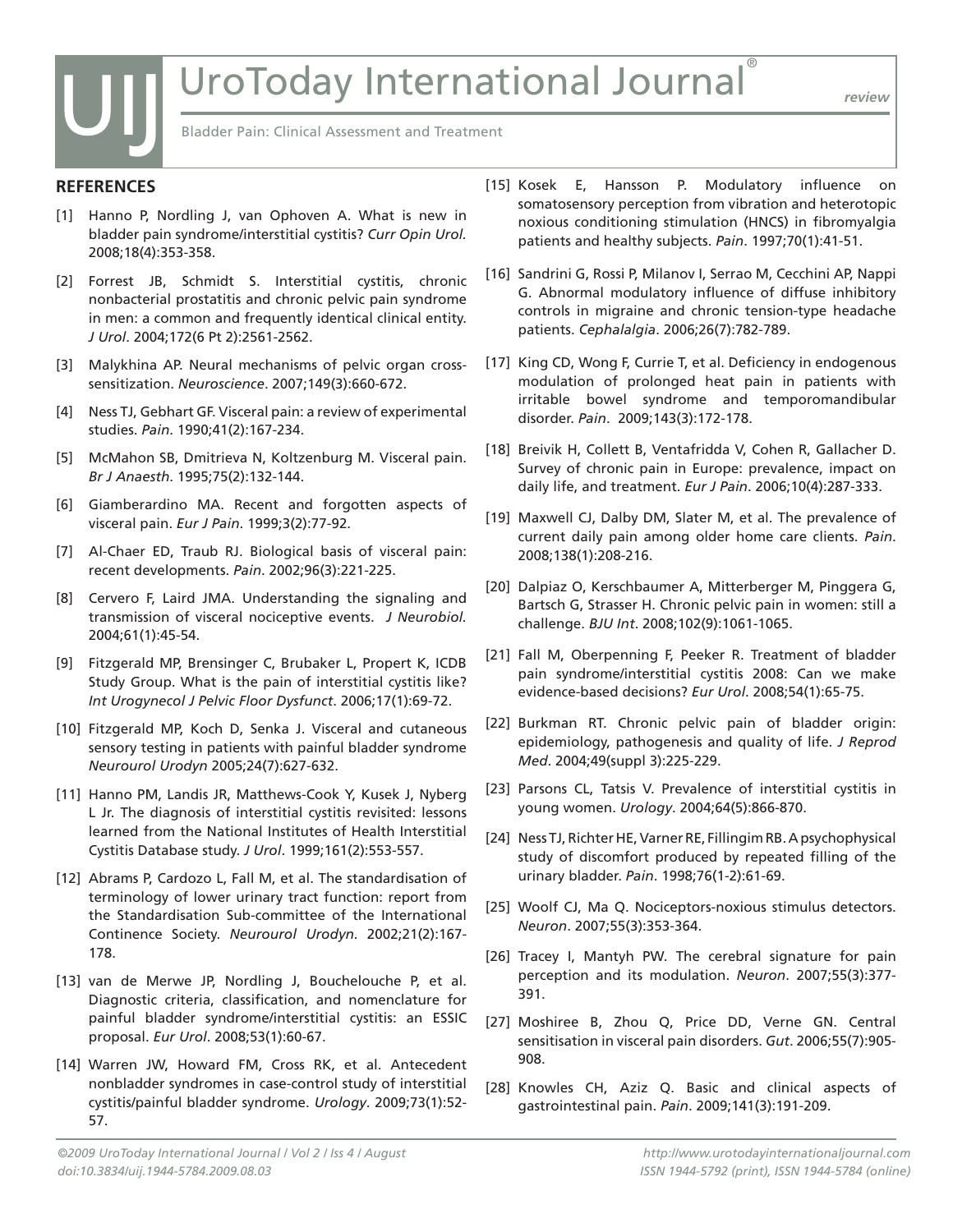# UIJ *Dagmar Westerling*<br>
Dagmar Westerling<br>
Dagmar Westerling<br>
Dagmar Westerling

*review*

- [29] Davies AN, Dickman A, Reid C, Stevens AM, Zeppetella G. The management of cancer-related breakthrough pain: recommendations of a task group of the Science Committee of the Association for Palliative Medicine of Great Britain and Ireland. *Eur J Pain*. 2009;13(4):331-338.
- [30] Warren JW, Brown J, Tracy JK, Langenberg P, Wesselmann U, Greenberg P. Evidence-based criteria for pain of interstitial cystitis/painful bladder syndrome in women. *Urology*. 2008;71(3):444-448.
- [31] Hansson P, Backonja M, Bouhassira D. Usefulness and limitations of quantitative sensory testing: Clinical and research application in neuropathic pain states. *Pain*. 2007;129(3):256-259.
- [32] Rolke R, Magerl W, Campbell KA, et al. Quantitative sensory testing: a comprehensive protocol for clinical trials. *Eur J Pain*. 2006;10(1):77-88.
- [33] Husebo BS, Strand LI, Moe-Nilsson R, Husebo SB, Snow AL, Ljunggren AE. Mobilization-Observation-Behavior-Intensity-Dementia Pain scale (MOBID): development and validation of a nurse-administered pain assessment tool for use in dementia. *J Pain Symptom Manage*. 2007;34(1):67- 80.
- [34] Zwakhalen SM, Hamers JP, Abu-Saad HH, Berger MP. Pain in elderly people with severe dementia: a systematic review of behavioural pain assessment tools. *BMC Geriatr.*  2006;6:3.
- [35] O'Leary MP, Sant GR, Fowler FJ Jr, Husebo SB, Snow AL, Ljunggren AE. The interstitial cystitis symptom index and problem index. *Urology*. 1997;49(Suppl. 5A):58-63.
- [36] Parsons CL, Dell J, Stanford EJ, et al. Increased prevalence of interstitial cystitis: previously unrecognized urologic and gynaecologic cases identified using a new symptom questionnaire and intravesical potassium sensitivity. *Urology*. 2002;60(4):573-578.
- [37] World Health Organization. *Cancer Pain Relief*. Albany, NY: WHO Publications Center;1986.
- [38] Ballantyne JC. Opioid analgesia: perspectives on right use and utility. *Pain Physician*. 2007;10(3):479-491.
- [39] Igawa Y, Westerling D, Mattiasson A, Andersson KE. Effects of morphine metabolites on micturition in normal, unanaesthetized rats. *Br J Pharmacol*. 1993;110(1):257- 262.
- [40] Chu LF, Angst MS, Clark D. Opioid-induced hyperalgesia in humans: molecular mechanisms and clinical considerations. *Clin J Pain*. 2008;24(6):479-496.
- *www.urotodayinternationaljournal.com*
- [41] Eriksen J, Sjogren P, Bruera E, Elkholm O, Rasmussen NK. Critical issues on opioids in chronic non-cancer pain: an epidemiological study. *Pain.* 2006;125(1-2):172-179.
- [42] Kalso E, Edwards J, Moore R, McQuay H. Opioids in chronic non-cancer pain: systematic review of efficacy and safety. *Pain*. 2004;112(3):372-380.
- [43] Noble M, Tregear SJ, Treadwell JR, Schoelles K. Long-term opioid therapy for chronic noncancer pain: a systematic review and meta-analysis of efficacy and safety. *J Pain Symptom Manage* 2008;35(2):214-228.
- [44] Attal N, Cruccu G, Haanpaa M, et al. EFNS guidelines on pharmacological treatment of neuropathic pain. *Eur J Neurol*. 2006;13(11):1153-1169.
- [45] Hanlon JT, Schmader KE, Kornkowski MJ, et al. Adverse drug effects in high risk older outpatients. *J Am Geriatr Soc.* 1997;45(8):945-948.
- [46] Crofford LJ, Mease PJ, Simpson SL, et al. Fibromyalgia relapse evaluation and efficacy for durability of meaningful relief (FREEDOM): a 6-month, double-blind, placebocontrolled trial with pregabalin. *Pain*. 2008;136(3):419- 431.
- [47] Russell IJ, Mease PJ, Smith TR, et al. Efficacy and safety of duloxetine for treatment of fibromyalgia in patients with or without major depressive disorder: results from a 6-month, randomized, double-blind, placebo-controlled, fixed-dose trial. *Pain*. 2008;136(3):432-444.
- [48] Bradesi S, Herman J, Mayer EA. Visceral analgesics: drugs with a great potential in functional disorders? *Curr Opin Pharmacol*. 2008;8(6):697-703.
- [49] Theoharides TC. Treatment approaches for painful bladder syndrome/interstitial cystitis. *Drugs*. 2007;67(2):215-235.
- [50] Cruz F, Dinis P. Resiniferatoxin and botulinum toxin type A for treatment of lower urinary tract symptoms. *Neurol Urodynam* 2007;26(suppl 6):920-927.
- [51] Rossberger J, Fall M, Peeker R. Critical appraisal of dimethyl sulfoxide treatment for interstitial cystitis: discomfort, side effects and treatment outcome. *Scand J Urol Nephrol*. 2005;39(1):73-77.
- [52] Duckett JW, Cangiano T, Cubina M, Howe C, Cohen D. Intravesical morphine analgesia after bladder surgery. *J Urol*. 1997;157(4):1407-1409.